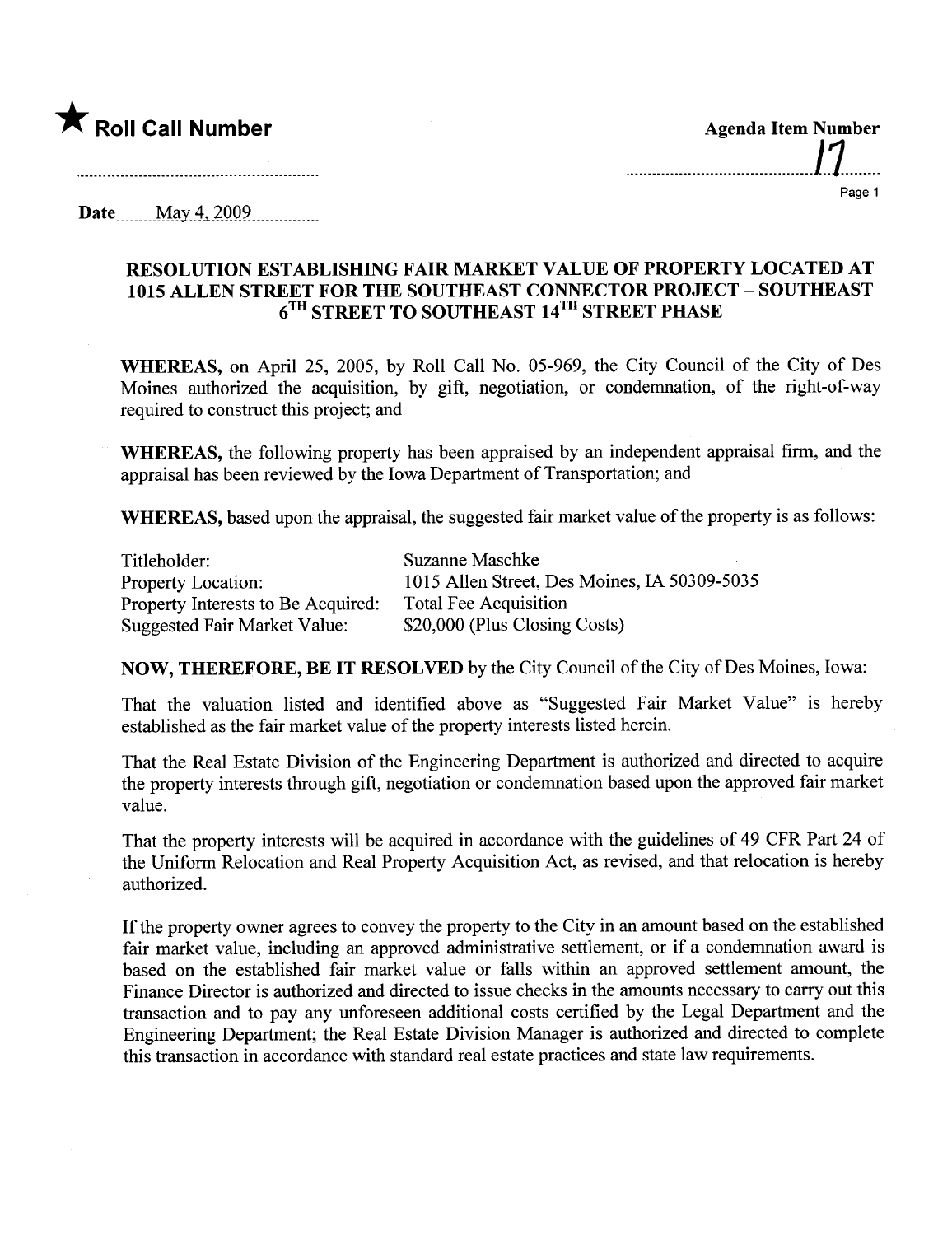

...............................................1.7... Page 2

Date <u>May 4</u>, 2009

That the Real Estate Division of the Engineering Department is directed to obtain the Legal Department's review and approval of all closing documents prior to closing.

That the City Clerk is hereby authorized and directed to endorse upon the Real Estate documents listed above the approval and acceptance of this Council, the Mayor is authorized and directed to sign all necessary real estate documents, and the City Clerk is further authorized and directed to deliver the aforementioned documents to the Real Estate Division Manager, who shall proceed to closing in accordance with standard real estate practices.

That the Real Estate Division Manager is hereby authorized and directed to execute Maintain Vacancy Agreements and Rental Agreements, if necessary.

(Council Communication No. 09- $276$ )

Moved by to adopt.

APPROVED AS TO FORM:<br>Ulenna K. Frank

flenna K. Frank Assistant City Attorney

| <b>COUNCIL ACTION</b> | <b>YEAS</b> | <b>NAYS</b> | <b>PASS</b> | <b>ABSENT</b>                                  | <b>CERTIFICATE</b>                                                                                   |
|-----------------------|-------------|-------------|-------------|------------------------------------------------|------------------------------------------------------------------------------------------------------|
| <b>COWNIE</b>         |             |             |             |                                                |                                                                                                      |
| <b>COLEMAN</b>        |             |             |             |                                                | I, DIANE RAUH, City Clerk of said City hereby                                                        |
| <b>HENSLEY</b>        |             |             |             |                                                | certify that at a meeting of the City Council of<br>said City of Des Moines, held on the above date, |
| <b>KIERNAN</b>        |             |             |             | among other proceedings the above was adopted. |                                                                                                      |
| <b>MAHAFFEY</b>       |             |             |             |                                                |                                                                                                      |
| <b>MEYER</b>          |             |             |             |                                                | IN WITNESS WHEREOF, I have hereunto set my                                                           |
| <b>VLASSIS</b>        |             |             |             |                                                | hand and affixed my seal the day and year first<br>above written.                                    |
| <b>TOTAL</b>          |             |             |             |                                                |                                                                                                      |
| <b>MOTION CARRIED</b> |             |             |             | <b>APPROVED</b>                                |                                                                                                      |
|                       |             |             |             | Mayor                                          | <b>City Clerk</b>                                                                                    |